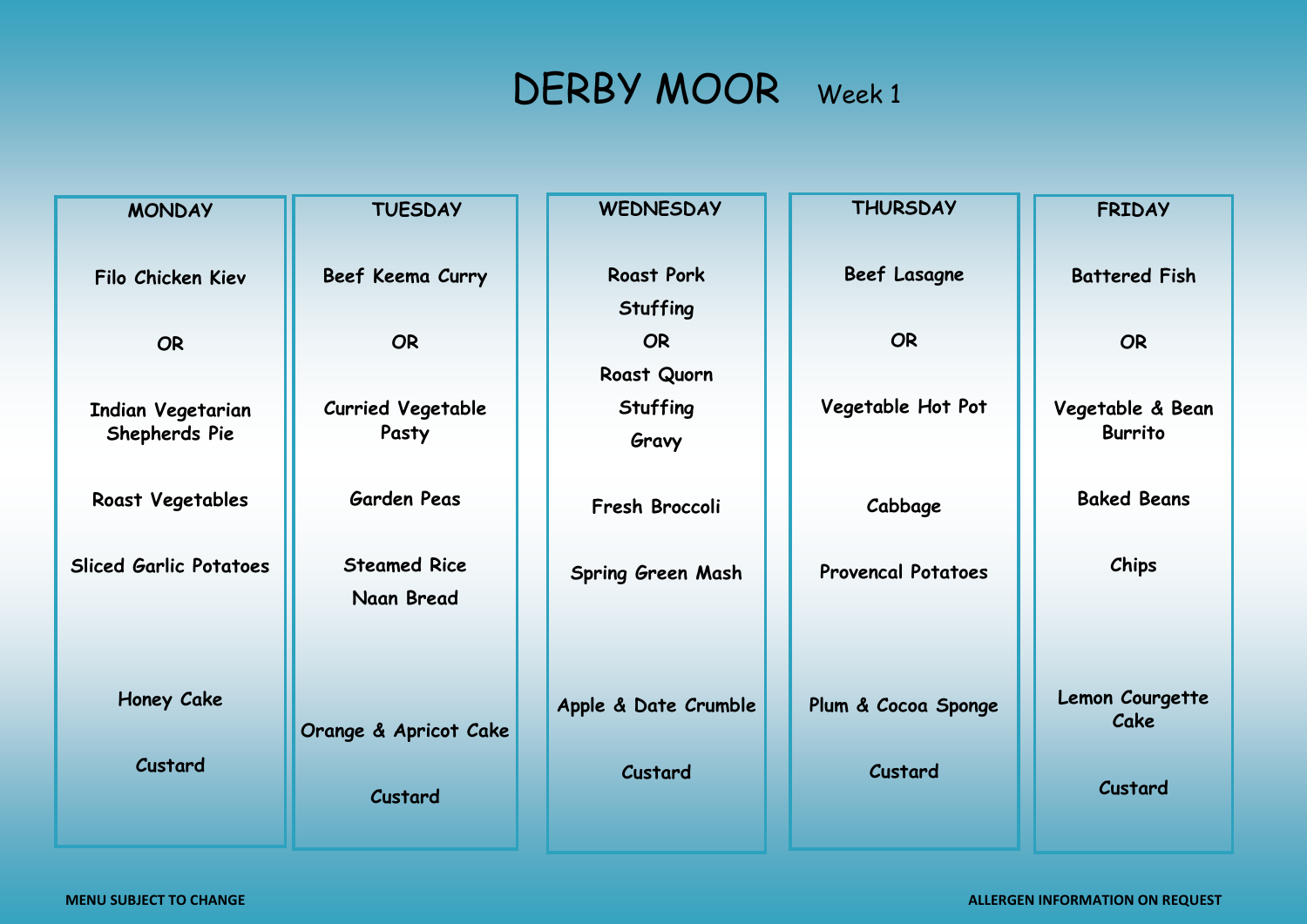## DERBY MOOR Week 2

| <b>MONDAY</b>            | <b>TUESDAY</b>      | <b>WEDNESDAY</b>              | <b>THURSDAY</b>                | <b>FRIDAY</b>                      |
|--------------------------|---------------------|-------------------------------|--------------------------------|------------------------------------|
|                          |                     |                               |                                |                                    |
| Chicken Tikka Pin        | Caribbean Chicken   | Roast Chicken                 | Beef Stew with                 | <b>Salmon Fish Cake</b>            |
| Wheel                    | Curry               |                               | <b>Yorkshire Pudding</b>       |                                    |
|                          |                     | <b>OR</b>                     | <b>OR</b>                      | <b>OR</b>                          |
| <b>OR</b>                | <b>OR</b>           |                               |                                |                                    |
|                          |                     | Lentil Moussaka               | Vegetarian Casserole           | Vegetable & Bean<br><b>Burrito</b> |
| Vegetable Chow Mein      | Sweet Chilli        |                               |                                |                                    |
|                          | Vegetables          |                               |                                | <b>Baked Beans</b>                 |
| <b>Baton Carrots</b>     | <b>Garden Peas</b>  | Fresh Broccoli                | Cauliflower                    |                                    |
|                          |                     |                               | Cabbage                        |                                    |
| <b>Parisian Potatoes</b> | <b>Steamed Rice</b> | <b>Chive Crushed</b>          |                                | Herby Dice                         |
|                          |                     | Potatoes                      | <b>Creamed Potatoes</b>        |                                    |
| Lemon Drizzle Cake       | Iced Ginger Short-  |                               |                                | Apple Turnover                     |
|                          | bread               | Pineapple & Coconut<br>Sponge | Mixed Berry & Apple<br>Cobbler |                                    |
| Custard                  |                     |                               |                                | Custard                            |
|                          | Custard             | Custard                       | Custard                        |                                    |
|                          |                     |                               |                                |                                    |
|                          |                     |                               |                                |                                    |

**MENU SUBJECT TO CHANGE ALLERGEN INFORMATION ON REQUEST**